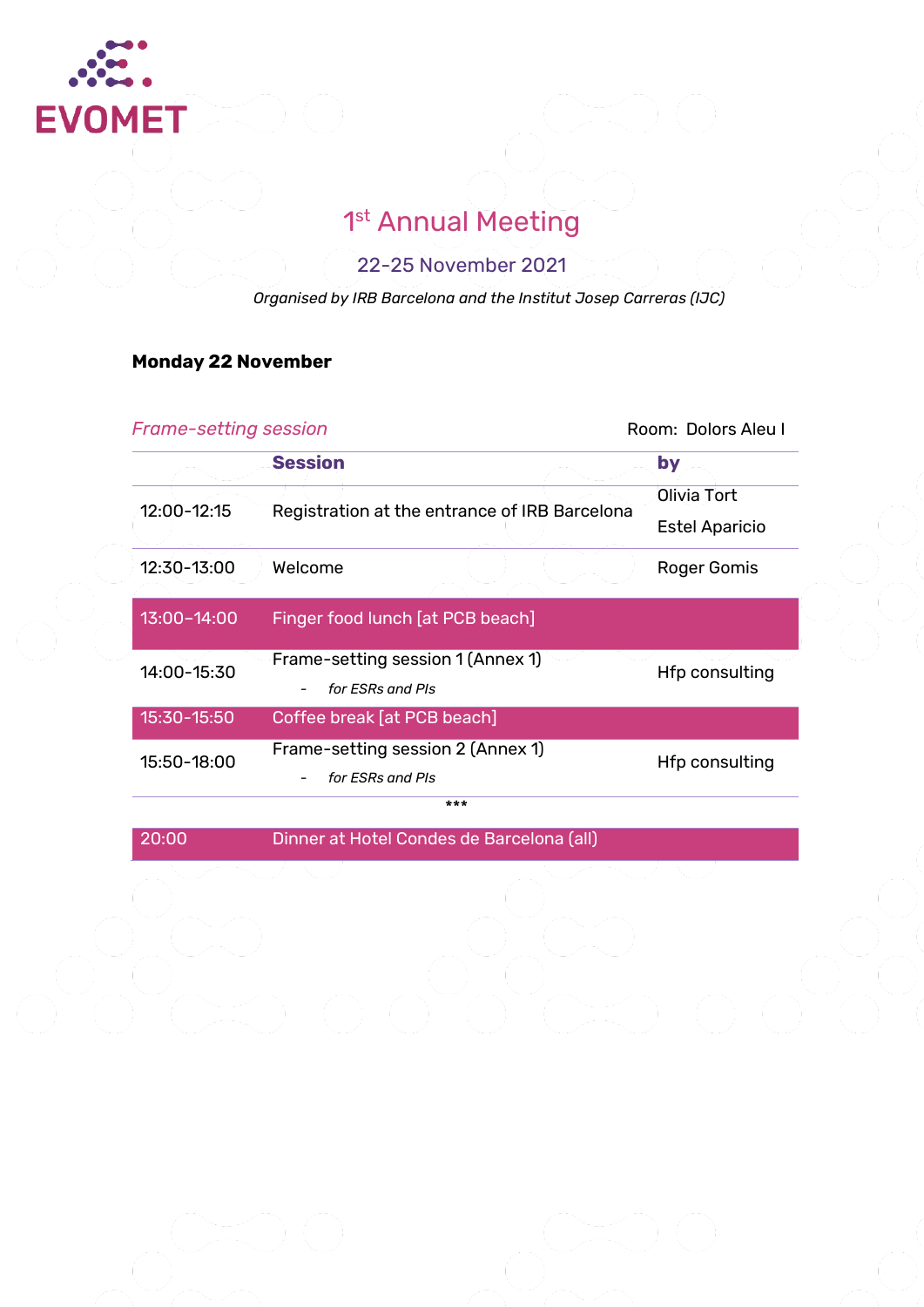## **Tuesday 23 November**

| <b>Training &amp; Introduction to Evomet's research</b><br>Room: Dolors Aleu |                                                                                               |                           |                                         |  |
|------------------------------------------------------------------------------|-----------------------------------------------------------------------------------------------|---------------------------|-----------------------------------------|--|
|                                                                              | <b>Session</b>                                                                                |                           | by                                      |  |
| $9:30 - 11:00$                                                               | Training session 3<br>for ESRs and PIs                                                        |                           | Hfp consulting                          |  |
| 11:00-11:20                                                                  | Coffee break [at PCB Beach]                                                                   |                           |                                         |  |
| 11:20-13:00                                                                  | Training session 4<br>for ESRs and Pls                                                        |                           | Hfp consulting                          |  |
| 13:00-14:00                                                                  | Finger food lunch [at PCB Beach]                                                              |                           |                                         |  |
| 14:00-14:50                                                                  | Stem cells, immune evasion and metastasis in<br>colorectal cancer                             |                           | <b>Eduard Batlle</b><br>(IRB Barcelona) |  |
| 14:50-15:15                                                                  | Disease trajectories: Going from population-<br>wide studies to predicting the single patient |                           | Jessica Hjaltein<br>(CRP)               |  |
| $15:15 - 16:15$                                                              | Pitch your project WP1&3 (5 min)                                                              |                           |                                         |  |
| <b>WP1: Cell Fate</b>                                                        |                                                                                               | <b>WP3: Latency</b>       |                                         |  |
| Leticia Castillon (ESR1, SV)                                                 |                                                                                               | Milos Lazic (ESR 9, RG)   |                                         |  |
| Andrea Pérez (ESR2, CB)                                                      |                                                                                               | Marta Fidalgo (ESR10, MG) |                                         |  |
| Jomar Sangalang (ESR3, FA)<br>Diogo Soares (ESR4, RG)                        |                                                                                               | Monica Jordan (ESR11, JV) |                                         |  |

| $16:15 - 16:30$                | Coffee break [at PCB Beach]      |                             |  |
|--------------------------------|----------------------------------|-----------------------------|--|
| $16:30-17:45$                  | Pitch your project WP2&4 (5 min) |                             |  |
| <b>WP2: Environment</b>        |                                  | <b>WP4: Expansion</b>       |  |
| Guillem Estivill (ESR5, AO)    |                                  | Benedetta Conte (ESR12, AP) |  |
| Hielke van Splunder (ESR6, MG) |                                  | Julia Heilig (ESR13, MBA)   |  |
| Rui Santalla (ESR7, JJ)        |                                  | Jingyi Shen (ESR14, SC)     |  |
| Giorgios Skiadas (ESR8, CI)    |                                  | Laura Degand (ESR15, FdM)   |  |
| 17:45-18:30                    | <b>ESR council</b>               | (PM-Olivia)                 |  |
|                                | (Room: Dolors Aleu)              |                             |  |

\*\*\*

19:00 Dinner at La Patente – to be cook by the ESRs (activity)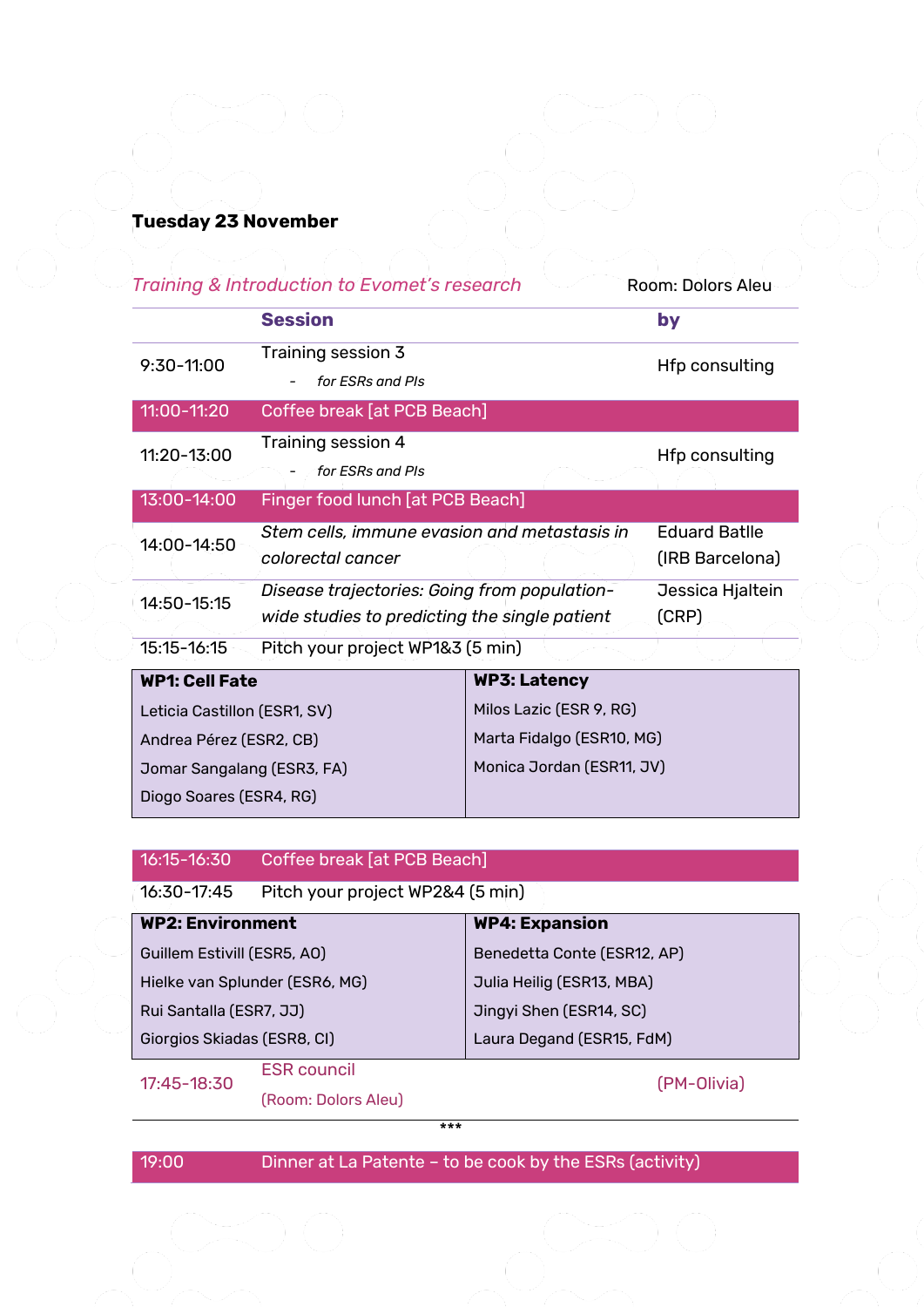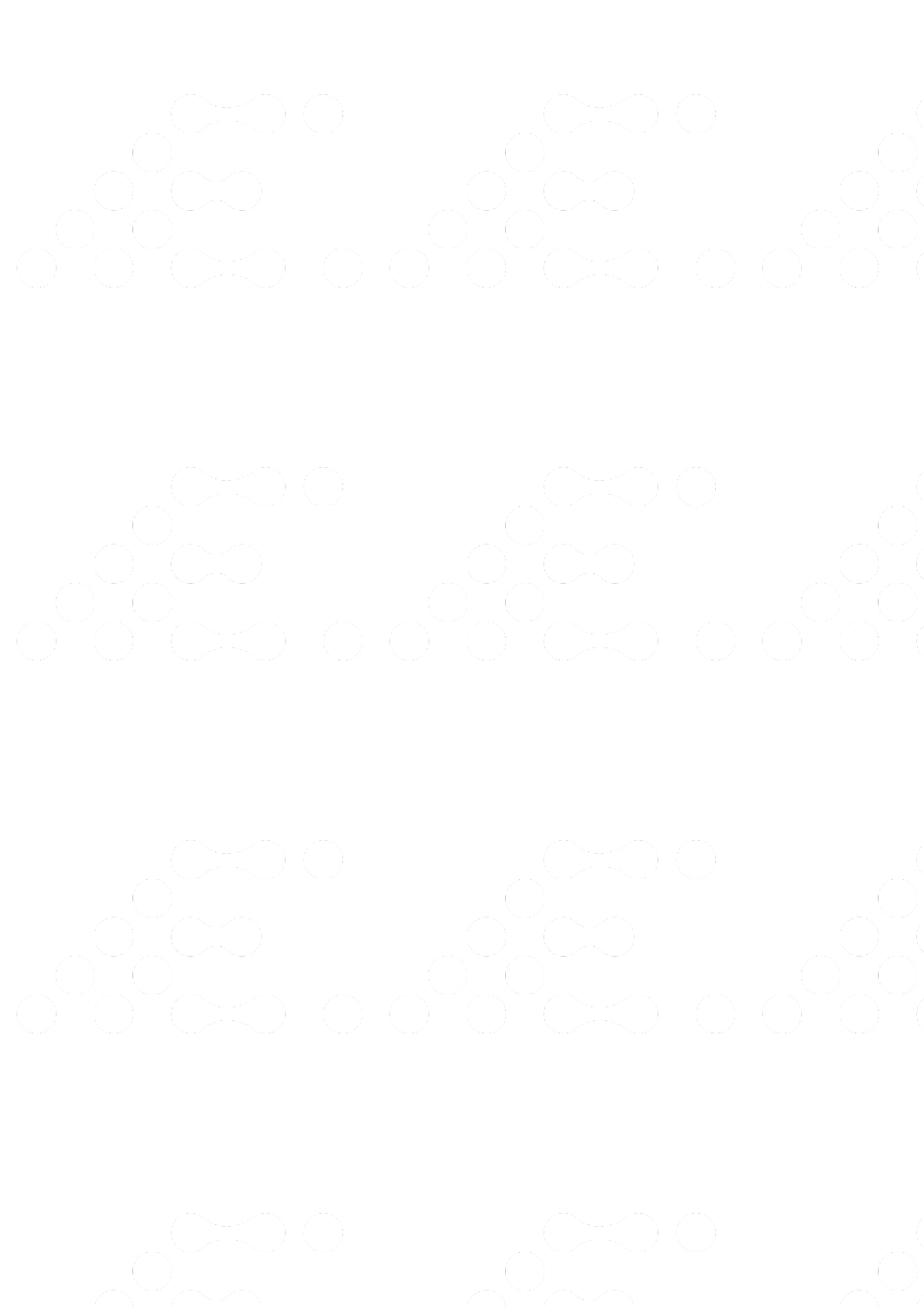# **Wednesday 24 November**

*Scientific sessions* Room: Antoni Caparrós Auditorium (morning) Room: Felix Serratosa (afternoon)

|               | <b>Session</b>                                                                            | by                                               |
|---------------|-------------------------------------------------------------------------------------------|--------------------------------------------------|
| $8:50 - 9:00$ | Welcome to speakers [IRB entrance]                                                        | Olivia/Estel                                     |
|               | Metastasis cell fate (Chair: S. Vanharanta)                                               |                                                  |
| $9:10 - 9:40$ | Cancer stem cells immunoediting and<br>immunotherapy resistance in breast cancer          | Toni Celià-<br>Terrasa (IMIM)                    |
| 9:40-10:20    | Mechanisms regulating tumour transition states                                            | Cedric Blanpain<br>(ULB)                         |
| 10:20-11:00   | Interplay between metastatic cells and Schwann<br>cells: influence of dietary fatty acids | Salvador A.<br><b>Benitah</b><br>(IRB Barcelona) |
| 11:00-11:20   | <b>Coffee break</b>                                                                       | El Jardí                                         |
|               | Expansion in metastasis (Chair: A. Obenauf)                                               |                                                  |
| 11:20-12:00   | Genomic characterisation of metastatic breast<br>cancer                                   | Fabrice André<br>(UParisSaclay)                  |
| 12:00-12:40   | Epigenetic licensing of tumor-promoting<br>inflammation                                   | Direna Alonso-<br>Curbelo<br>(IRB Barcelona      |
| 12:40-13:20   | The intrinsic subtypes of breast cancer in<br>advanced HR+/HER2-neg breast cancer         | <b>Aleix Prat</b><br>(IDIBAPS)                   |
| 13:20-14:30   | Finger food lunch [at The Park's Garden]                                                  |                                                  |
| 14:30-16:00   | Training: Narratives and formats in Science<br>Communication (part 1)                     | Scienseed                                        |
| 16:00-16:20   | Coffee break [at Terrace at the reception]                                                |                                                  |
| 16:20-18:40   | Training: Narratives and formats in Science<br>Communication (part 2)                     | Scienseed                                        |
|               | ***                                                                                       |                                                  |
| 20:30         | Dinner at Flamant Restaurant (ESRs)                                                       |                                                  |